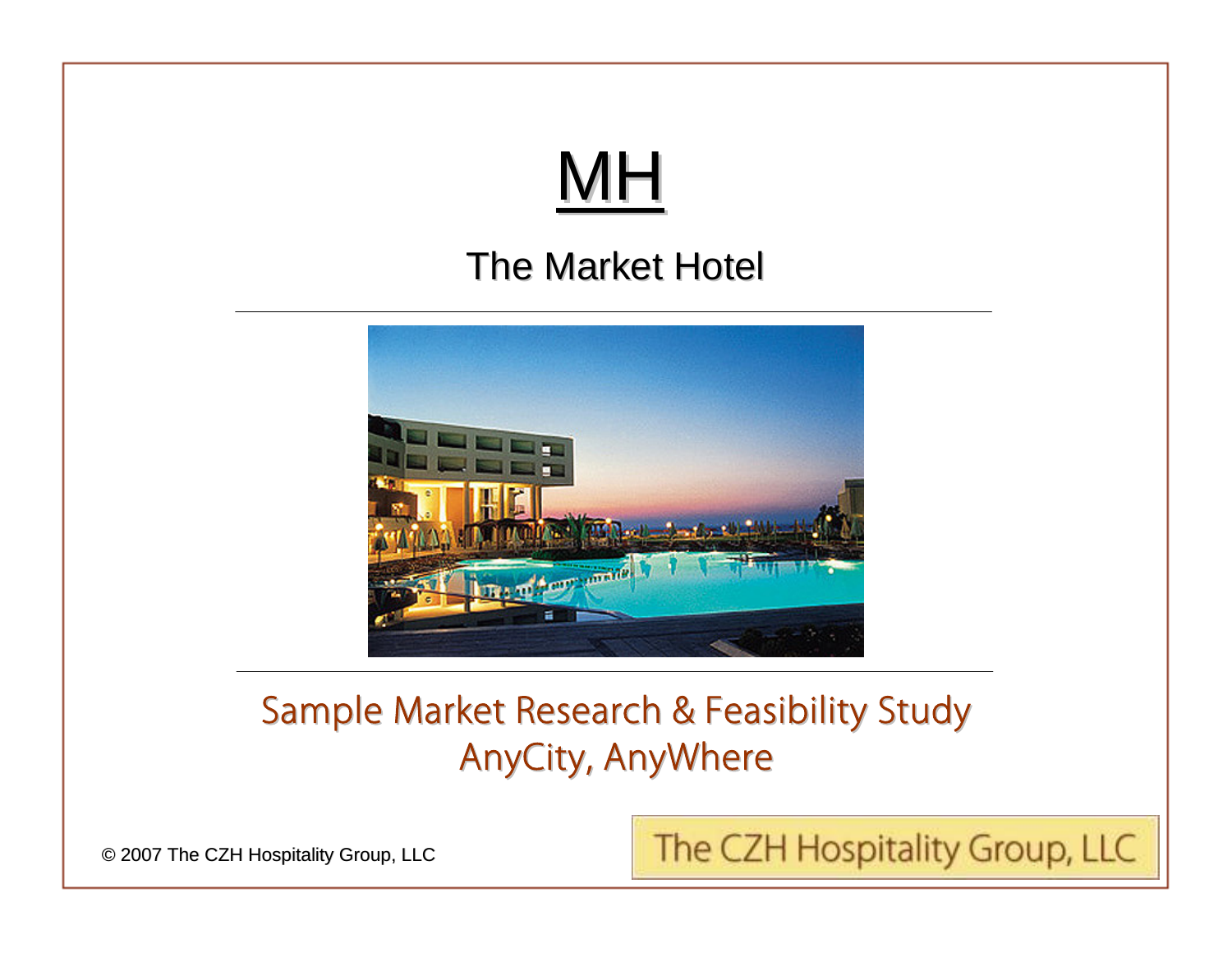

### Contents:

About AnyCity and Downtown

Hotels in the Market

Restaurants in the Market

Entertainment & Attractions

Market Observations

Conclusions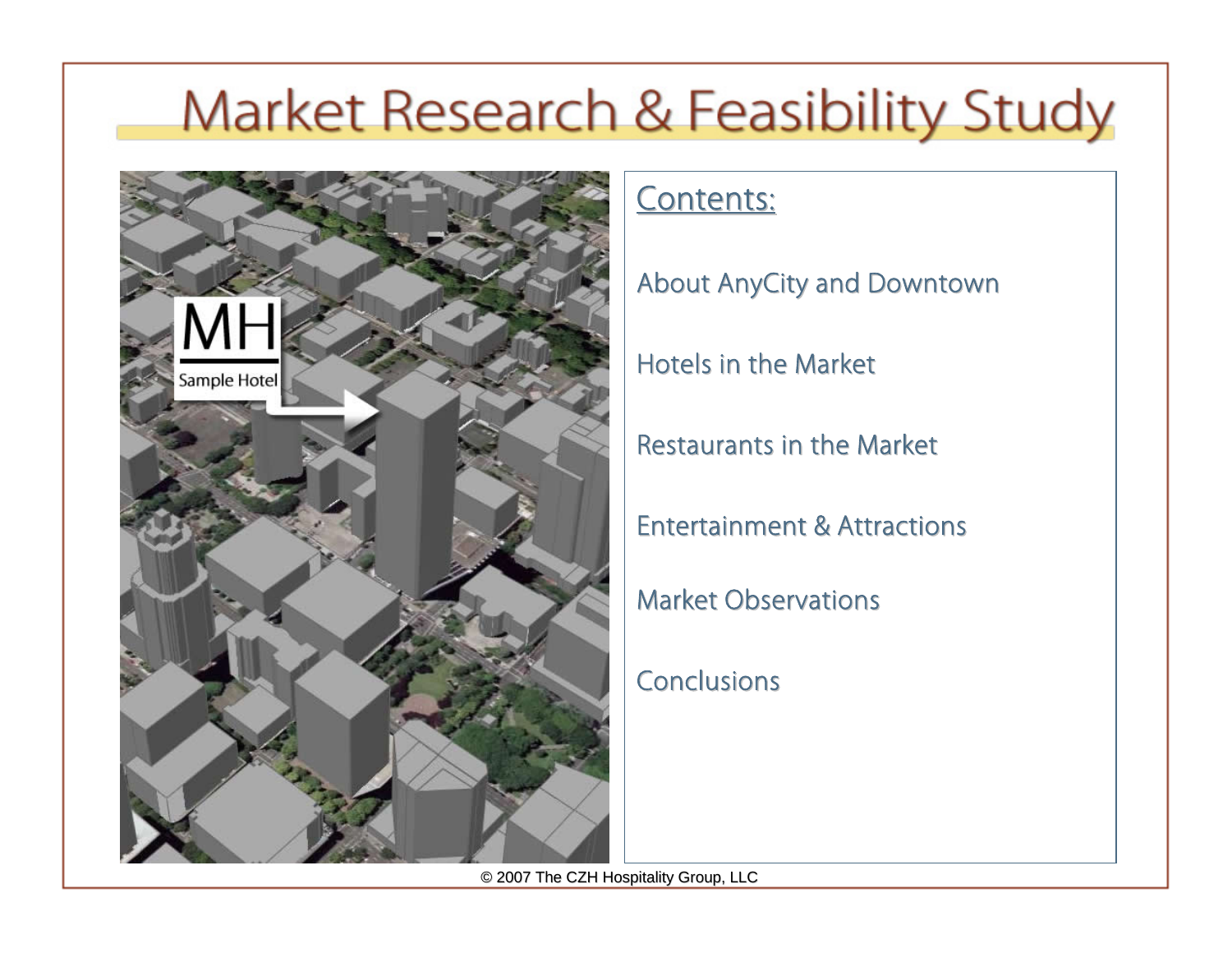### About AnyCity: Overview

| AnyCity Metropolitan Population:              | 2.9 MM  |
|-----------------------------------------------|---------|
| Median Age: 32.5                              |         |
| Projected # of Overnight Visitors to AnyCity: | 8.83 MM |
|                                               |         |

#### Downtown AnyCity Housing Facts

| Median Home Cost:               | \$371,500     |
|---------------------------------|---------------|
| 92101 (downtown) only:          | \$490,000     |
| Average Apartment Rent:         | \$912+/month  |
| Housing Units Downtown:         | $11,200++$    |
| Housing Units in Metro AnyCity: | $1,032,736++$ |

#### Workforce Facts

| Population median age:            | 33.5 years |
|-----------------------------------|------------|
| Percent of population age 18+:    | 74.9%      |
| Male median age:                  | 32.2 years |
| Percent of male population 18+:   | 74.6%      |
| Female median age:                | 35.0 years |
| Percent of female population 18+: | 75.3%      |
| <b>Median Family Income</b>       |            |
| AnyCity County:                   | \$59,900   |
| United States.                    | \$56,500   |

### Metropolitan Population Comparison

Other Metropolitan Populations between 2 and 3 million:

Cleveland, OH Charlotte, NC St Louis, MO Cincinnati, OH Tampa, FL Denver, CO Pittsburgh, PA Sacramento, CA

Portland, OR Kansas City, MO

Orlando, FL

Metropolitan Populations of notable culinary appeal with population less than 2 million:

Orlando, FL

Las Vegas, NV

Indianapolis, IN

New Orleans, LA

Metropolitan Populations of notable culinary appeal with population greater than 3 million:

| New York, NY      | Dallas, Tx  |
|-------------------|-------------|
| Los Angeles, CA   | Miami, FL   |
| Chicago, IL       | Atlanta, GA |
| Washington, DC    | Phoenix, AZ |
| San Francisco, CA | Seattle, WA |
|                   |             |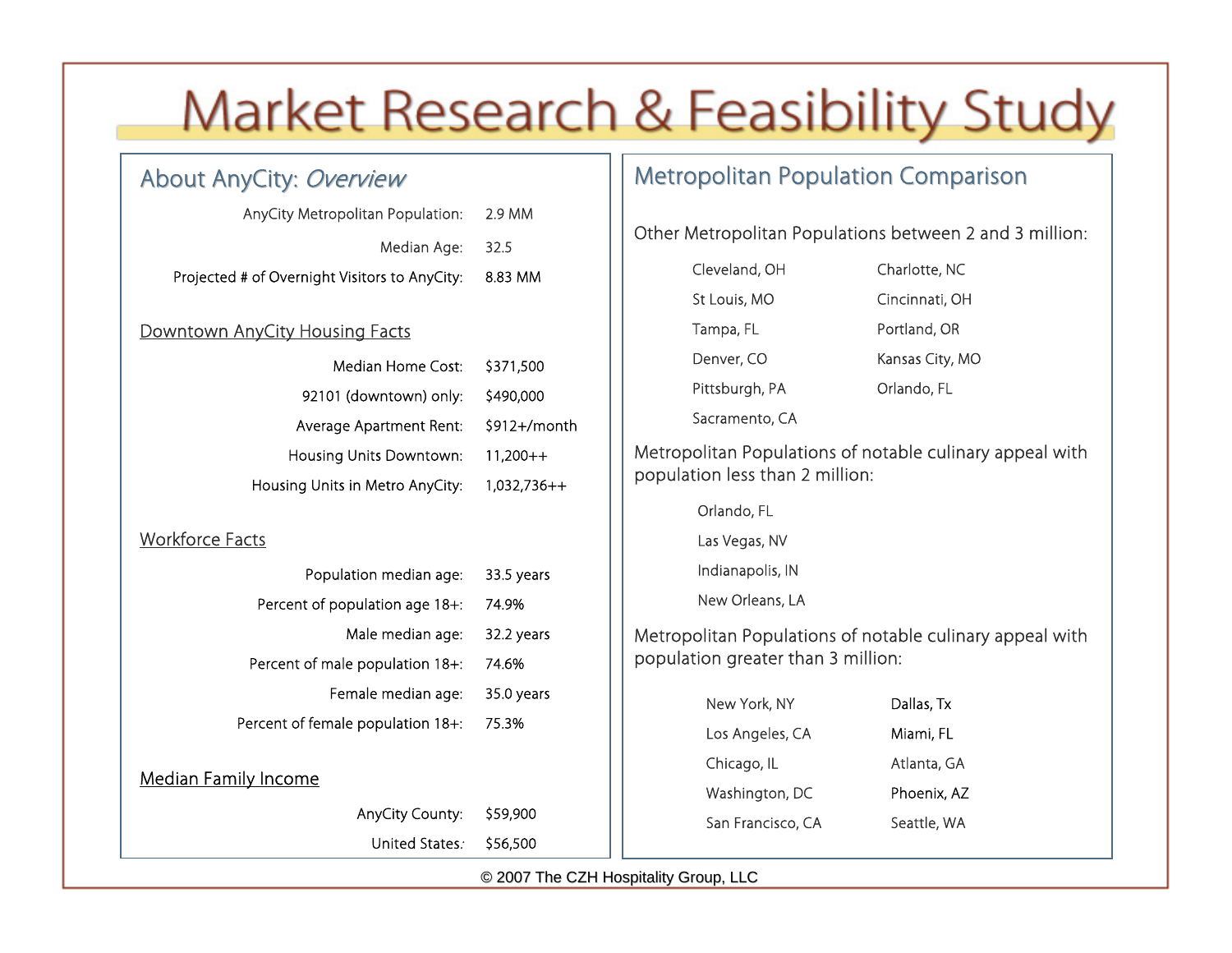#### About AnyCity: Economy **Major Industries**

#### Tourism:

- The Big Park (Museums & Zoo)
- AnyCity Zoo
- WaterPark World
- AnyCity Outdoor Park
- Old Historic AnyCity
- Beach Park

#### Educational Institutions:

- AnyWhere State University
- AnyCity Community College District
- AnyCity State University
- University of AnyWhere, AnyCity
- University of AnyCity
- AnyCity College
- Design Institute of AnyCity

#### United States Military:

- U.S. Navy Ports
- Marine Corps Bases
- Coast Guard Stations
- Naval Fleet

### Technology/Biotech:

- –Com Co
- Bio Co
- Tech Co
- Gen Co

#### Sports:

- Baseball: AnyCity Hitters
- Football: AnyCity Tacklers
- Soccer: AnyCity Kickers
- Basketball: AnyCity Dunkers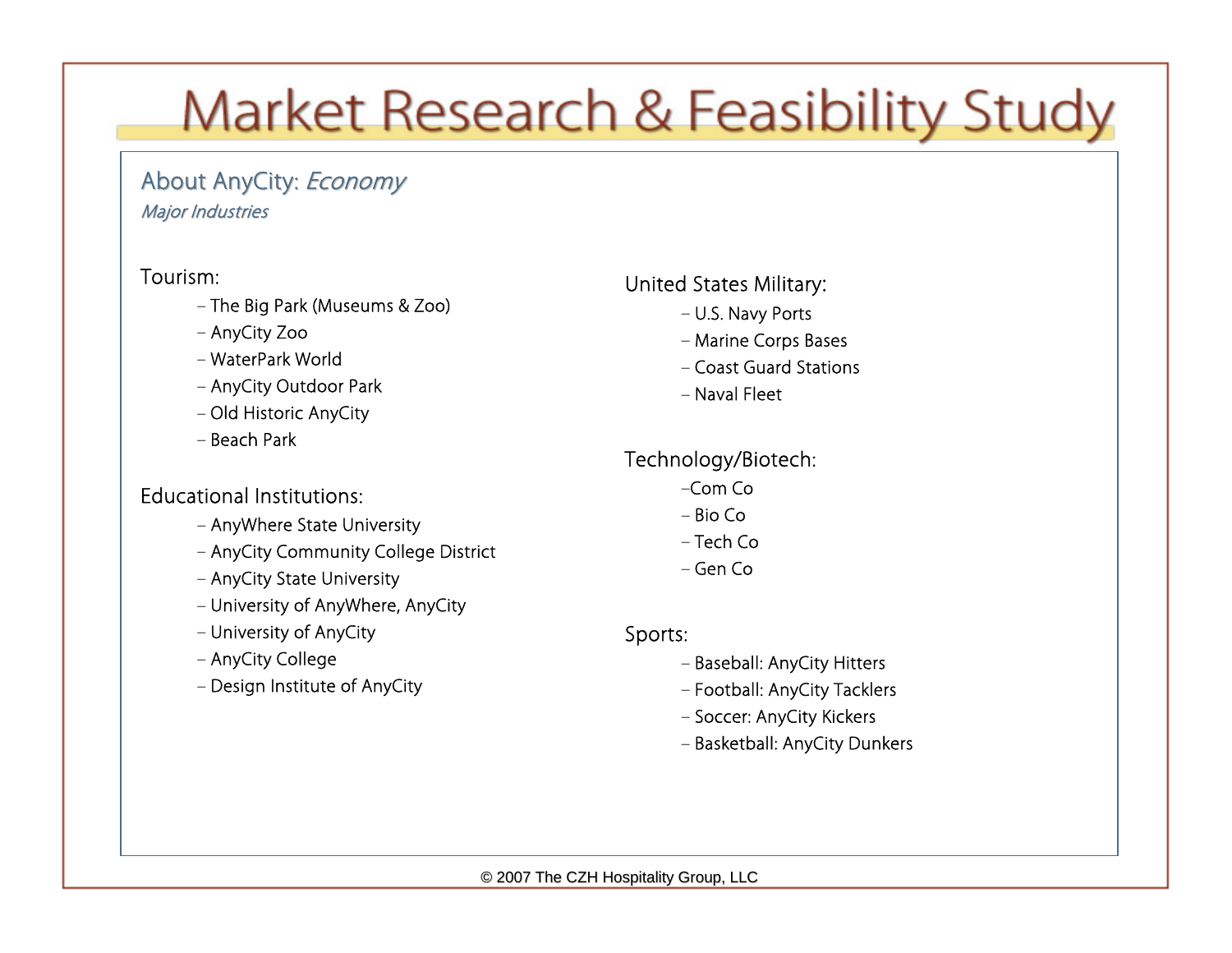#### About AnyCity: *Economy* (cont.) Largest Employers

| Employer:                            | Number of Local Employees |
|--------------------------------------|---------------------------|
| <b>Federal Government:</b>           | 38,700                    |
| State of AnyWhere:                   | 37,100                    |
| University of AnyWhere, AnyCity:     | 24,790                    |
| City of AnyCity:                     | 20,700                    |
| County of AnyCity:                   | 18,900                    |
| HealthCare Company A:                | 13,269                    |
| <b>United States Postal Service:</b> | 11,611                    |
| Manufacturing Plant:                 | 10,313                    |
| BioTech Firm A:                      | 6,600                     |
| BioTech Firm B.:                     | 6,000                     |
| AnyCity Community College District:  | 5,600                     |
| Energy Company:                      | 5,500                     |
| Science Corporation:                 | 4,667                     |
| High School District:                | 4,490                     |
| AnyCity State University:            | 4,283                     |
| <b>Communications Headquarters:</b>  | 4,200                     |
| Steel & Shipbuilding Company:        | 4,150                     |
| <b>Computer Parts Company:</b>       | 3,500                     |
| HealthCare Company B:                | 3,200                     |
| Hospital & Health Center:            | 3,131                     |
| Major Food Chain Headquarters:       | 3,000                     |
| AnyCity Police Department:           | 2,775                     |
| Cell Phone Technology Research Lab:: | 2,734                     |
|                                      |                           |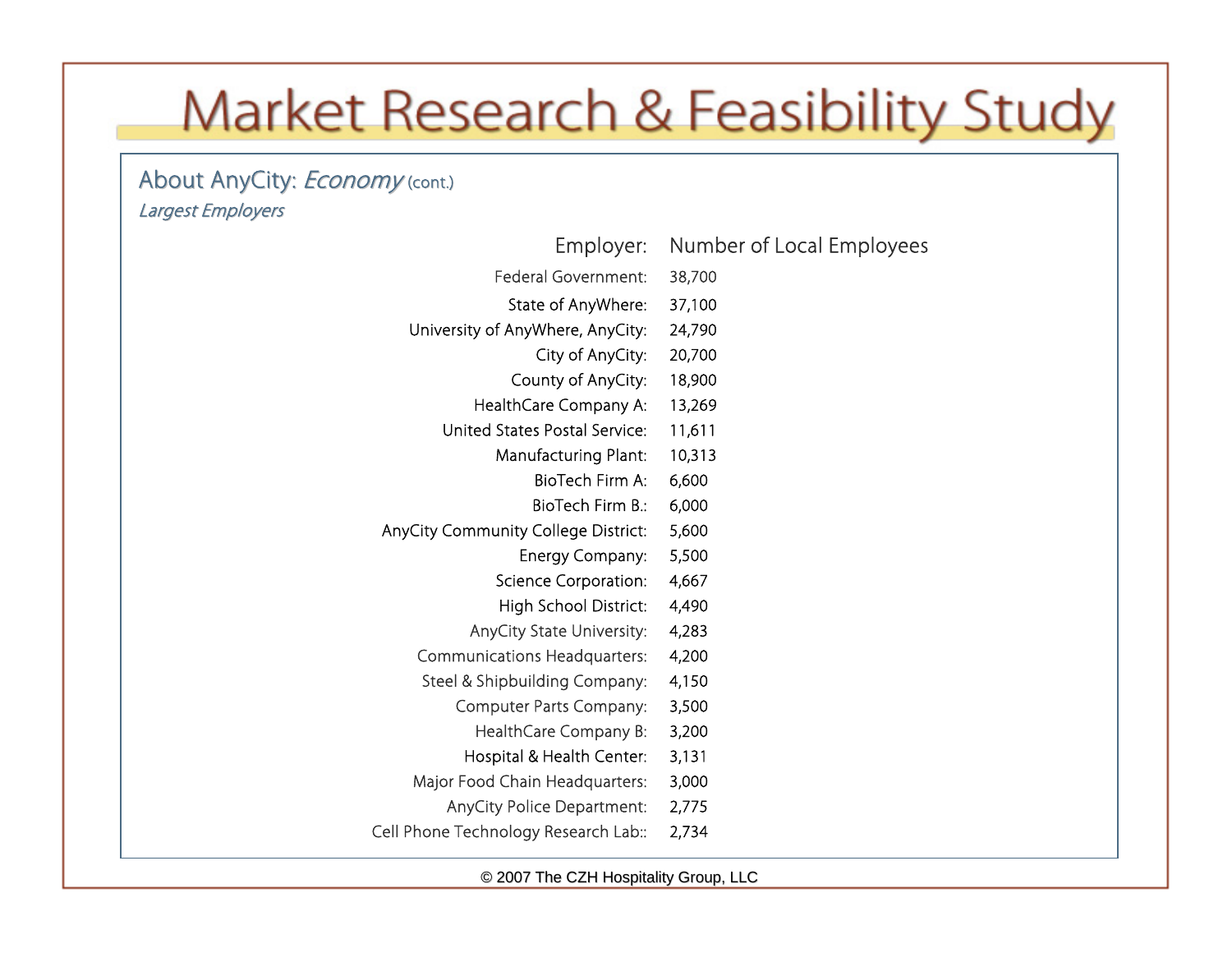### About AnyCity: Downtown

Downtown AnyCity is comprised of 8 distinctive neighborhoods totaling more that 24,000 residents. These neighborhoods represent not only the local residents, but also professionals and visitors that are in the closest proximity to The Market Hotel's location.

#### Neighborhood A:

Hotel T, AnyCity, is located in the heart of this commercial neighborhood. Current development includes over 1,800 residential units, 1 million+ square feet of commercial space, and hundreds of parking spaces. The Market Hotel is located blocks from downtown's main street, Broadway. The AnyCity Metropolitan Transit System is two blocks away with the city center's primary depot within 7 minutes walking distance.

Along the waterfront are such tourist attractions as Attraction A, Attraction B, Attraction C, Attraction D, Attraction E, and waterfront dining. This area is being developed with more that \$50 million designated to restructure the piers and create new activity centers.

#### Neighborhood B:

This neighborhood combines a thriving restaurant scene, art and cultural activities, urban living, with parks, schools, and annual festivals to create one of the best representations of AnyCity living.

In development are over 500 parking spaces, 1,630 residential units, 33,500 square feet of retail space, a waterfront park, and Attraction A.

#### Neighborhood C:

As the region's Government and Corporate hub, Neighborhood C is home to the The Civic Center, City Hall, SBA, and World Trade Center. B and C street offer popular daytime and nighttime activities while D street serves as the "Financial Corridor" of the region.

#### Neighborhood D:

Attractions include historic Park A, Park B, The AnyCity Convention Center, numerous waterfront hotels, and public transportation stops.

In development are 756 residential units, 750 hotel rooms, nearly 30,000 square feet of retail space, and 480 parking spaces.

#### Neighborhood E:

Neighborhood E is a six and one half block retail/entertainment center that contains over 140 shops and restaurants and is considered a local landmark. Other major developments in this area include world class hotels, high-rise luxury condominium towers, apartments, corporate office towers, theatres, and the Federal Courthouse.

#### Neighborhood F:

Recognized on the National Register of Historic Places with 94 significant structures that contain 70 restaurants, nightclubs, movie theaters, shops, offices, galleries and lofts. Annual festivities include Festival 1, Festival 2, Festival 3, Festival 4, and Festival 5.

Nearing completion in this neighborhood are 95,000 square feet of retail space, 334 hotel rooms, and 364 residential units.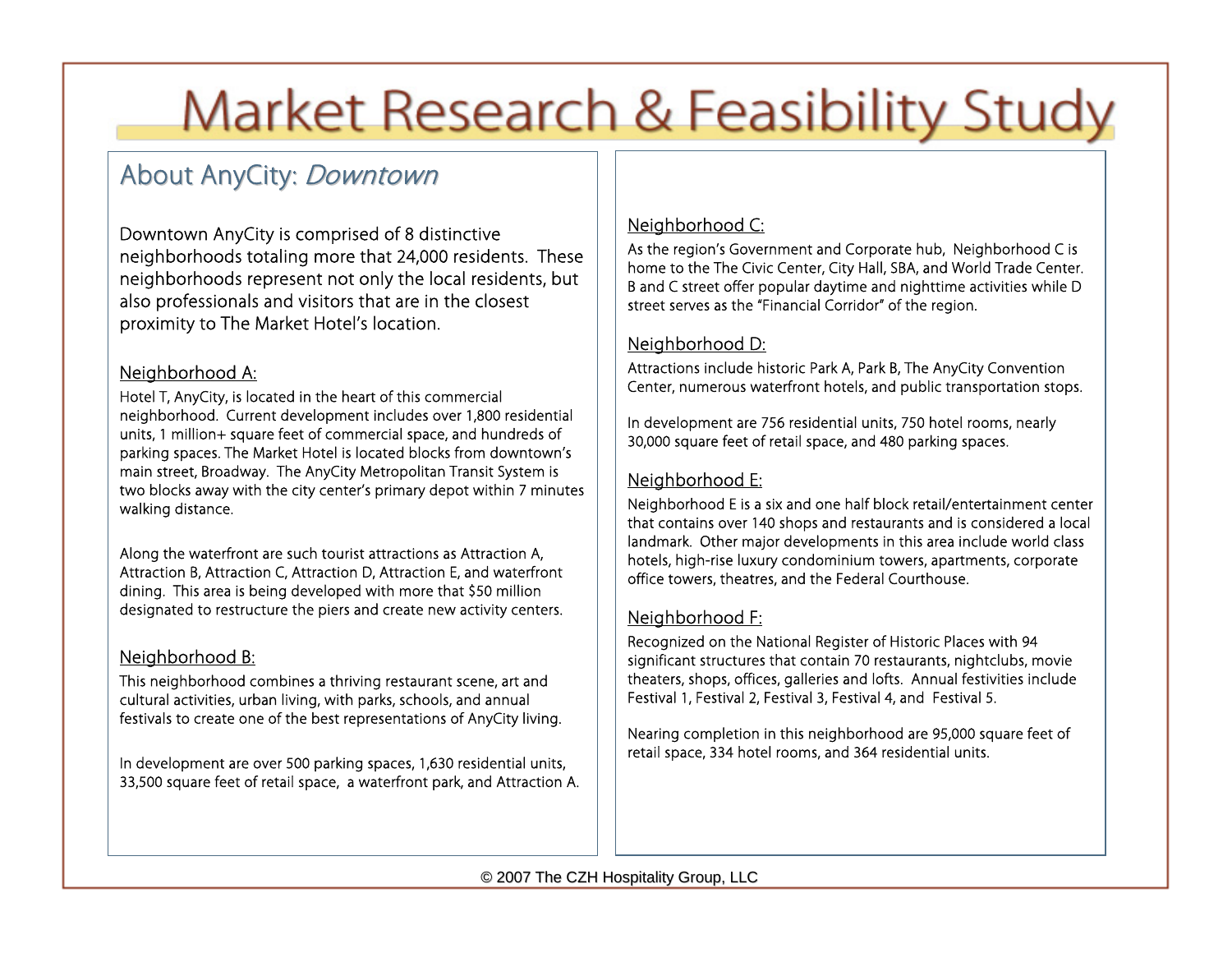### About AnyCity: *Downtown* (cont.)

#### Neighborhood G:

Home to the historic Hotel A which is now a luxury apartment complex. One of the areas oldest and most distinguished residential neighborhoods. The portion of the neighborhood along Fifth and Sixth Avenue contains commercial shops and sidewalk cafes. Development includes 6,000 square feet of retail space, 758 residential units, and a neighborhood park.

#### Neighborhood H:

As the home to the Football Stadium, this is AnyCity's largest and most rapidly developing neighborhood with nearly 7,000 parking spaces, 1 million+ square feet of retail space, 2,396 hotel rooms, and 2, 429 residential units are nearing completion. Other developments include a 500,000 square foot retail, entertainment and office complex, a new library, and numerous public improvements.



### About AnyCity: *Downtown* (cont.)

Other neighborhoods of interest in the AnyCity Area: Distance listed is approximate from The Market Hotel's location.

#### Neighborhood L: 13 Miles

Neighborhood L is one of the most affluent communities in AnyCity County with around 38,000 residents. The average house sells for over a million dollars.

#### Neighborhood M: 6.5 Miles:

As a bedroom community for AnyCity executives, a haven for retired senior military officers and an internationally renowned tourist destination, this vibrant community welcomes more than two million visitors annually. The city contains 14 hotels, amongst them are 3 world-class resorts including the Hotel Z and 67 highly acclaimed restaurants.

#### Neighborhood N: 7.6 Miles

Population primarily consists of rental beach housing, condominiums and single-family houses. These communities are popular with young professionals and students due to the area's beach lifestyle and abundance of recreational choices.

#### Neighborhood O: 6.5 Miles

Neighborhood O hosts a community of about 18,500 residents. The household income is \$67,328 compared to the US average of \$44,684, indicating that the neighborhood is more affluent than average neighborhoods. The median home price is \$1,180,022 whereas the average price is \$850,000.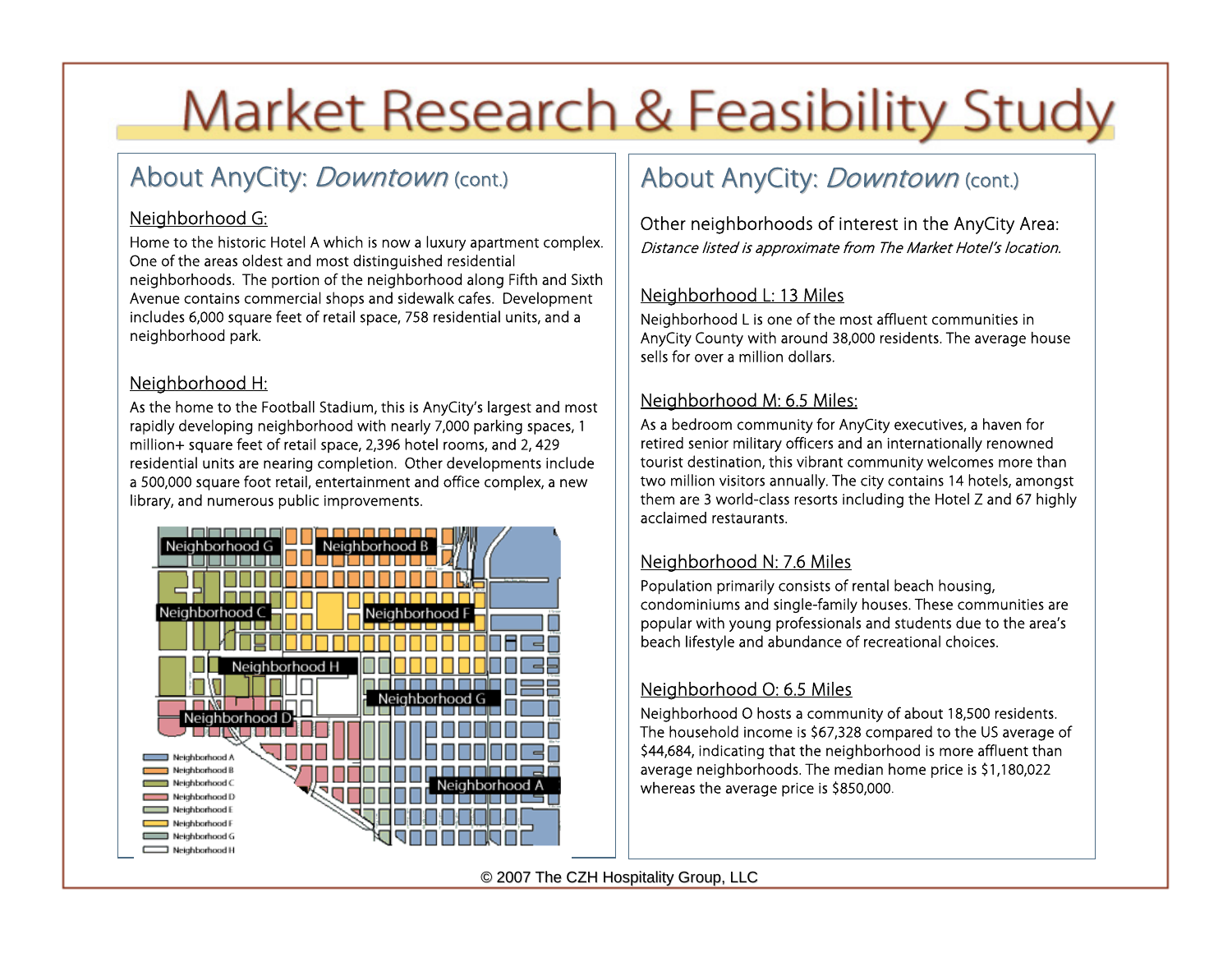### Hotels in the Market: Breakdown

Downtown AnyCity contains approximately 40 Hotels.

#### Economy Hotels: 18

| Neighborhood A: 6 | Neighborhood E: 1 |  |
|-------------------|-------------------|--|
| Neighborhood B: 2 | Neighborhood F: - |  |
| Neighborhood C: - | Neighborhood G: 5 |  |
| Neighborhood D: 4 | Neighborhood H: - |  |
|                   |                   |  |

#### Conference/Convention Hotels: 4

| Neighborhood A: - | Neighborhood E: 1 |  |
|-------------------|-------------------|--|
| Neighborhood B: - | Neighborhood F: 1 |  |
| Neighborhood C: - | Neighborhood G: - |  |
| Neighborhood D: - | Neighborhood H: 2 |  |
|                   |                   |  |

#### Luxury/Boutique Hotels: 18

| Neighborhood A: 1                 | Neighborhood E: - |  |
|-----------------------------------|-------------------|--|
| Neighborhood B: 3*                | Neighborhood F: 1 |  |
| Neighborhood C: 6                 | Neighborhood G: 2 |  |
| Neighborhood D: 2                 | Neighborhood H: 3 |  |
| <i>*The Market Hotel Location</i> |                   |  |

The following locations are highlights in the area:

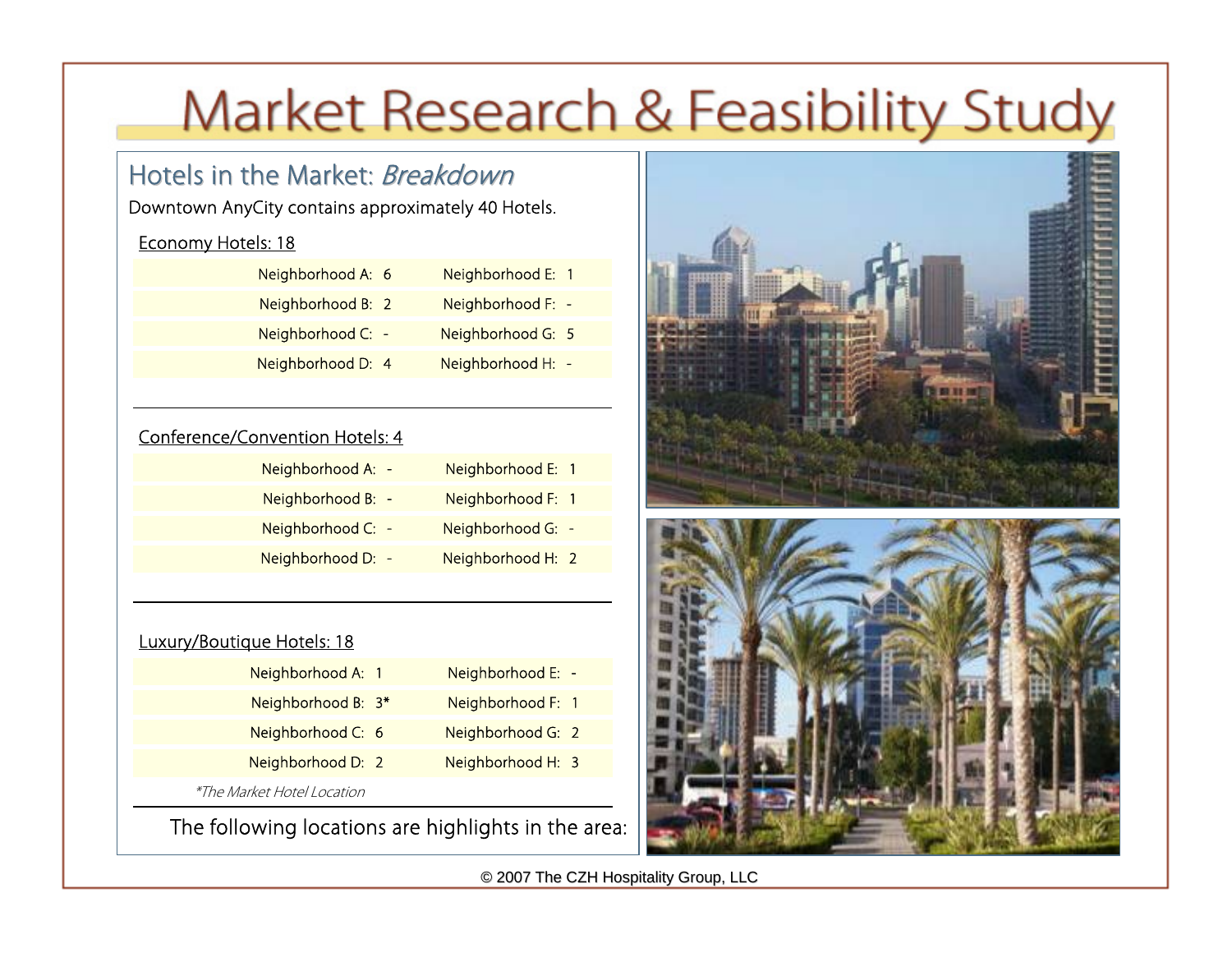### Hotels in the Market: Highlights (cont.)

#### Convention Hotel

|                               | Type: Convention/Conference                            |                    | Area: Neighborhood D | <b>Rooms: 1,625</b>       |                           | Rack Singe Rate: \$290 |  |
|-------------------------------|--------------------------------------------------------|--------------------|----------------------|---------------------------|---------------------------|------------------------|--|
| <b>Primary Dining Venues:</b> |                                                        |                    |                      |                           |                           |                        |  |
| Restaurant A:                 | Family                                                 |                    |                      |                           |                           |                        |  |
|                               | <b>Breakfast:</b> $6:00 \text{ am} - 11:00 \text{ am}$ |                    | Range: \$5 - \$18    |                           |                           |                        |  |
|                               | <b>Lunch:</b> $11:30$ am $- 2:30$ pm                   |                    | Apps: \$7-\$12       | <b>Entrees: \$14-\$25</b> |                           |                        |  |
|                               | <b>Buffet:</b> Breakfast/Dinner                        | <b>Price: \$22</b> |                      |                           |                           |                        |  |
|                               | <b>Brunch:</b> $11:30$ am $- 2:30$ pm                  |                    |                      |                           |                           |                        |  |
|                               | <b>Dinner:</b> $5:30 \text{ pm} - 10:00 \text{ pm}$    |                    | Apps: \$7-\$12       |                           | <b>Entrees: \$18-\$34</b> |                        |  |
|                               |                                                        |                    |                      |                           |                           |                        |  |
| Restaurant B:                 | AnyWhere Seafood                                       |                    |                      |                           |                           |                        |  |
|                               | <b>Lunch:</b> $11:30$ am $- 2:30$ pm                   |                    | Apps: \$7-\$36       |                           | <b>Entrees: \$23-\$34</b> |                        |  |
|                               | <b>Dinner:</b> $5:30 \text{ pm} - 10:00 \text{ pm}$    |                    | Apps: \$7-\$36       |                           | <b>Entrees: \$23-\$34</b> | Sides: \$5             |  |

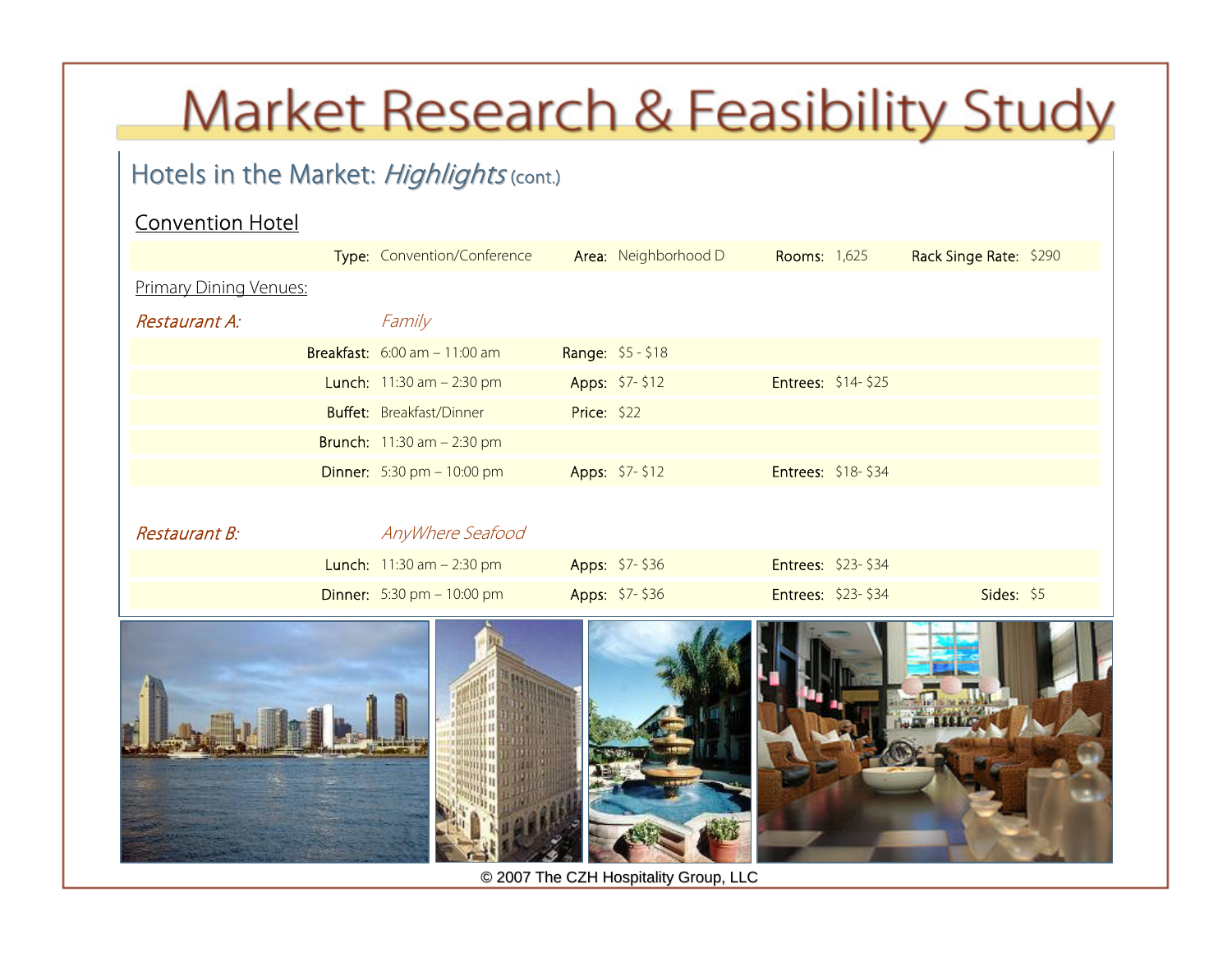### Hotels in the Market: Highlights (cont.)

#### Convention Hotel

|                               | Type: Convention/Conference                         | Area: Neighborhood D | <b>Rooms: 1,362</b>         |                      | Rack Singe Rate: \$205 |  |
|-------------------------------|-----------------------------------------------------|----------------------|-----------------------------|----------------------|------------------------|--|
| <b>Primary Dining Venues:</b> |                                                     |                      |                             |                      |                        |  |
| Restaurant A:                 | AnyWhere Cuisine                                    |                      |                             |                      |                        |  |
|                               | <b>Dinner:</b> $5:30 \text{ pm} - 10:00 \text{ pm}$ | Apps: \$7 - \$12     |                             | Entrees: \$18 - \$34 |                        |  |
|                               |                                                     |                      |                             |                      |                        |  |
| Restaurant B:                 | AnyWhere Seafood                                    |                      |                             |                      |                        |  |
|                               | <b>Lunch:</b> $11:00$ am $-5:30$ pm                 | Apps: \$6 - \$14     | Entrees: $$9 - $14$         |                      | Dessert: \$6 - \$8     |  |
|                               | <b>Dinner:</b> $5:30 \text{ pm} - 10:00 \text{ pm}$ | Apps: \$6 - \$13     |                             | Entrees: \$11 - \$30 | Dessert: \$6 - \$8     |  |
|                               |                                                     |                      |                             |                      |                        |  |
| <b>Boutique Hotel:</b>        |                                                     |                      |                             |                      |                        |  |
|                               | Type: Boutique                                      | Area: Neighborhood D | <b>Rooms: 235</b>           |                      | Rack Singe Rate: \$250 |  |
| <b>Primary Dining Venues:</b> |                                                     |                      |                             |                      |                        |  |
| Restaurant A:                 | AnyWhere Coastal                                    |                      |                             |                      |                        |  |
|                               | <b>Breakfast:</b> 7:00 am - 10:30 am                | Range: \$5 - \$14    |                             |                      |                        |  |
|                               | <b>Brunch (Sat/Sun):</b> 11:30 am - 2:30 pm         | Range: \$5 - \$14    |                             |                      |                        |  |
|                               | <b>Lunch (Mon-Fri):</b> $11:30$ am $- 2:30$ pm      | Apps: \$5 - \$12     | Entrees: $$9 - $14$         |                      | Dessert: \$6 - \$9     |  |
|                               | <b>Dinner:</b> $5:30 \text{ pm} - 11:00 \text{ pm}$ | Apps: \$6 - \$18     | <b>Entrees: \$17 - \$33</b> |                      | Dessert: \$6 - \$9     |  |
|                               |                                                     |                      |                             |                      |                        |  |
|                               |                                                     |                      |                             |                      |                        |  |
|                               |                                                     |                      |                             |                      |                        |  |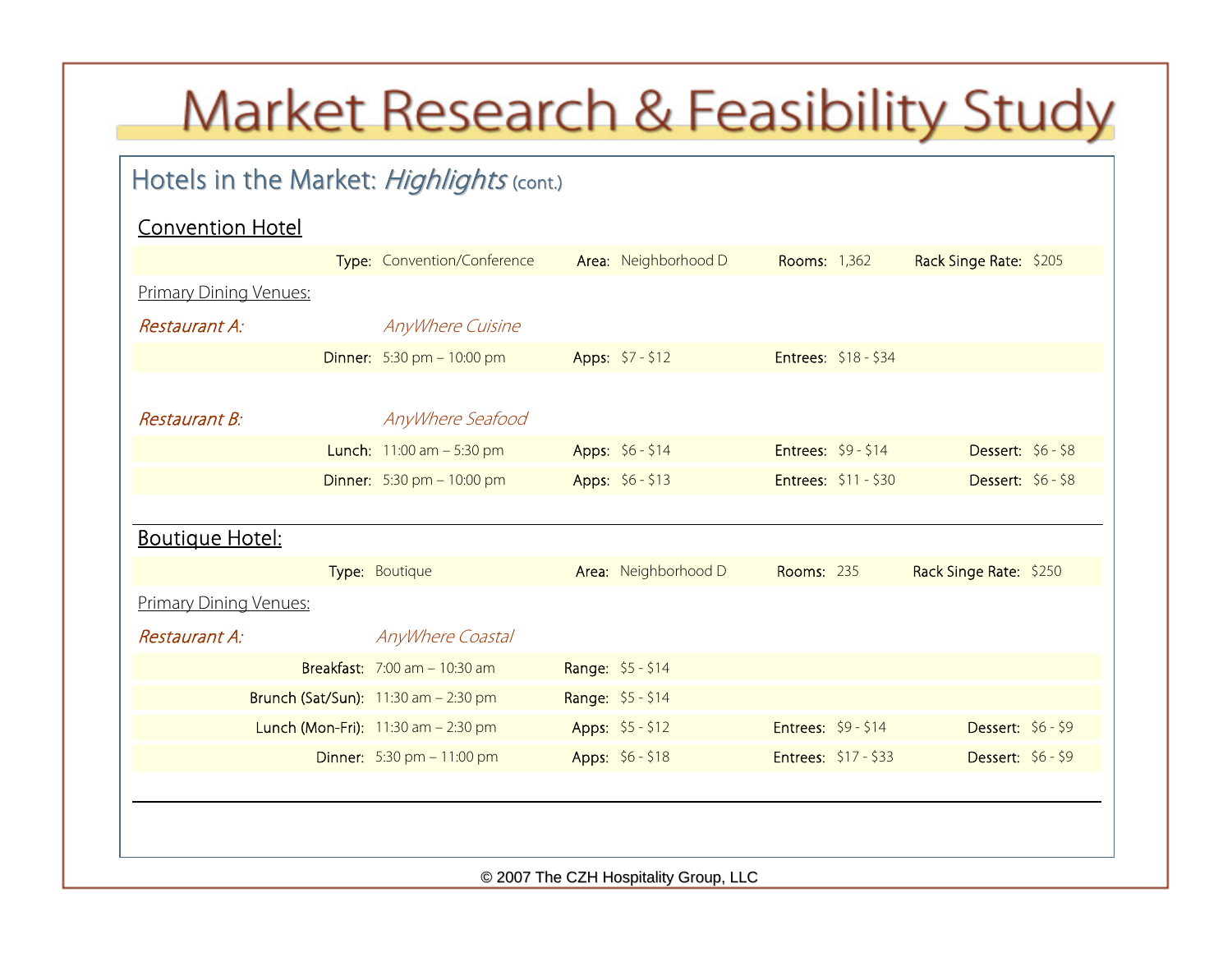### Hotels in the Market: Highlights (cont.)

#### Convention Hotel

|                               | Type: Convention/Conference Area: Downtown             |    |                   | <b>Rooms: 436</b>          | Rack Singe Rate: \$179 |  |  |  |
|-------------------------------|--------------------------------------------------------|----|-------------------|----------------------------|------------------------|--|--|--|
| <b>Primary Dining Venues:</b> |                                                        |    |                   |                            |                        |  |  |  |
| <b>Restaurant A:</b>          | AnyWhere-Italian                                       |    |                   |                            |                        |  |  |  |
|                               | <b>Breakfast:</b> $6:00 \text{ am} - 11:30 \text{ am}$ | e: | Rang \$7-\$14     | Buffet: \$17               |                        |  |  |  |
|                               | <b>Lunch:</b> $11:00$ am $-5:30$ pm                    |    | Apps: \$5 - \$14  | Entrees: \$13 - \$25       |                        |  |  |  |
|                               | <b>Dinner:</b> $5:30 \text{ pm} - 10:00 \text{ pm}$    |    | Apps: \$5 - \$14  | Entrees: \$14 - \$34       |                        |  |  |  |
|                               |                                                        |    |                   |                            |                        |  |  |  |
| <b>Boutique Hotel</b>         |                                                        |    |                   |                            |                        |  |  |  |
|                               | Type: Boutique                                         |    | Area: Downtown    | <b>Rooms: 102</b>          | Rack Singe Rate: \$189 |  |  |  |
| <b>Primary Dining Venues:</b> |                                                        |    |                   |                            |                        |  |  |  |
| Restaurant A:                 | AnyWhere Cuisine                                       |    |                   |                            |                        |  |  |  |
|                               | <b>Breakfast:</b> $6:00 \text{ am} - 11:30 \text{ am}$ |    | Range: \$6 - \$12 |                            |                        |  |  |  |
|                               | <b>Lunch:</b> $11:30$ am $-4:30$ pm                    |    | Apps: \$3 - \$13  | <b>Entrees: \$9 - \$14</b> | Dessert: \$4 - \$7     |  |  |  |
|                               | <b>Dinner:</b> $4:30 \text{ pm} - 5:00 \text{ pm}$     |    | Apps: \$4 - \$10  | Entrees: \$27 - \$49       | Dessert: \$4 - \$7     |  |  |  |
|                               |                                                        |    |                   |                            |                        |  |  |  |
|                               |                                                        |    |                   |                            |                        |  |  |  |
|                               |                                                        |    |                   |                            |                        |  |  |  |
|                               |                                                        |    |                   |                            |                        |  |  |  |
|                               | © 2007 The CZH Hospitality Group, LLC                  |    |                   |                            |                        |  |  |  |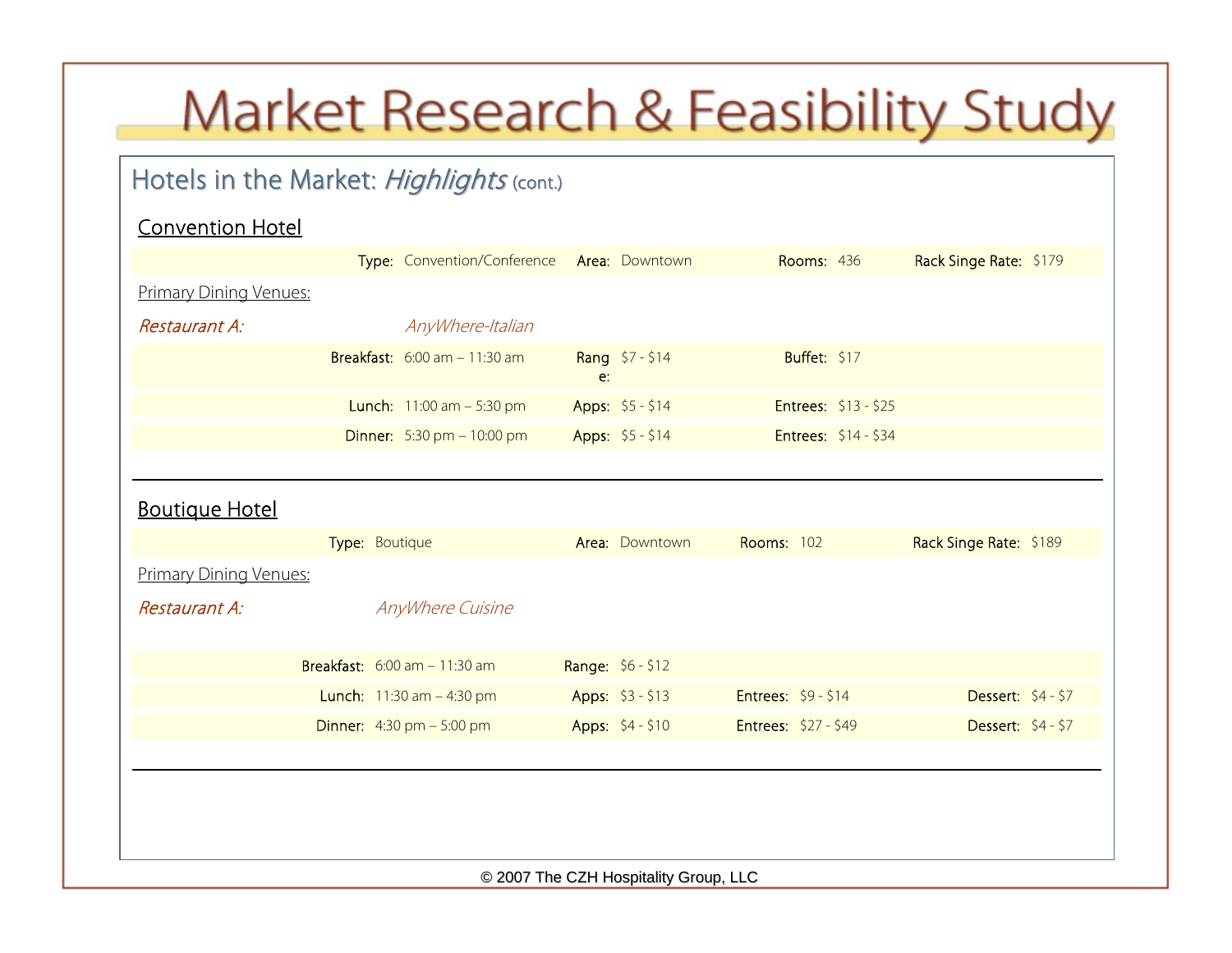### Hotels in the Market: Highlights (cont.)

#### The Luxury Hotel A

|                                            | Type: Luxury                                        | Area: Neighborhood D |                      | <b>Rooms: 270</b>           | Rack Singe Rate: \$379 |                         |
|--------------------------------------------|-----------------------------------------------------|----------------------|----------------------|-----------------------------|------------------------|-------------------------|
| <b>Primary Dining Venues:</b>              |                                                     |                      |                      |                             |                        |                         |
| Restaurant A:                              | AnyWhere Cuisine                                    |                      |                      |                             |                        |                         |
| Breakfast/Grab & Go: $6:00$ am $-11:00$ am |                                                     | Range: \$8 - \$28    |                      |                             |                        | <b>Sides:</b> $$4 - $6$ |
|                                            | Lounge: 11:30 am - Close                            | Range: \$11 - \$22   |                      |                             |                        |                         |
|                                            | <b>Lunch:</b> $11:00$ am $- 2:30$ pm                | Apps: \$9 - \$20     |                      | <b>Entrees: \$22 - \$34</b> |                        |                         |
|                                            | <b>Dinner:</b> $5:30 \text{ pm} - 10:00 \text{ pm}$ | Apps: \$11 - \$21    |                      | Entrees: \$22 - \$38        |                        |                         |
|                                            |                                                     |                      |                      |                             |                        |                         |
| <u>The Luxury Hotel B</u>                  |                                                     |                      |                      |                             |                        |                         |
|                                            | Type: Luxury                                        | Area: Downtown       | <b>Rooms: 223</b>    |                             | Rack Singe Rate: \$325 |                         |
| <b>Primary Dining Venues:</b>              |                                                     |                      |                      |                             |                        |                         |
| Restaurant A:                              | Contemporary French                                 |                      |                      |                             |                        |                         |
|                                            | <b>Dinner:</b> $6:00 \text{ pm} - 10:00 \text{ pm}$ | Apps: \$9 - \$14     | Entrees: \$28 - \$39 |                             | Dessert: \$8           |                         |
| Champagne Brunch (Sun): 10:00 am - 2:00 pm |                                                     | Price: \$39.75       |                      |                             |                        |                         |
|                                            |                                                     |                      |                      |                             |                        |                         |
| Restaurant B:                              | American                                            |                      |                      |                             |                        |                         |
|                                            | <b>Breakfast:</b> $6:00$ am $-11:30$ am             | Range: \$7 - \$19    |                      |                             |                        |                         |
|                                            | <b>Lunch:</b> $11:30$ am $-4:30$ pm                 | Apps: \$5 - \$16     |                      | Entrees: \$11.50 - \$24     | <b>Dessert: \$7.50</b> |                         |
|                                            | <b>Dinner:</b> $4:30 \text{ pm} - 5:00 \text{ pm}$  | Apps: \$5 - \$18     |                      | Entrees: \$15 - \$26.50     | <b>Dessert: \$7.50</b> |                         |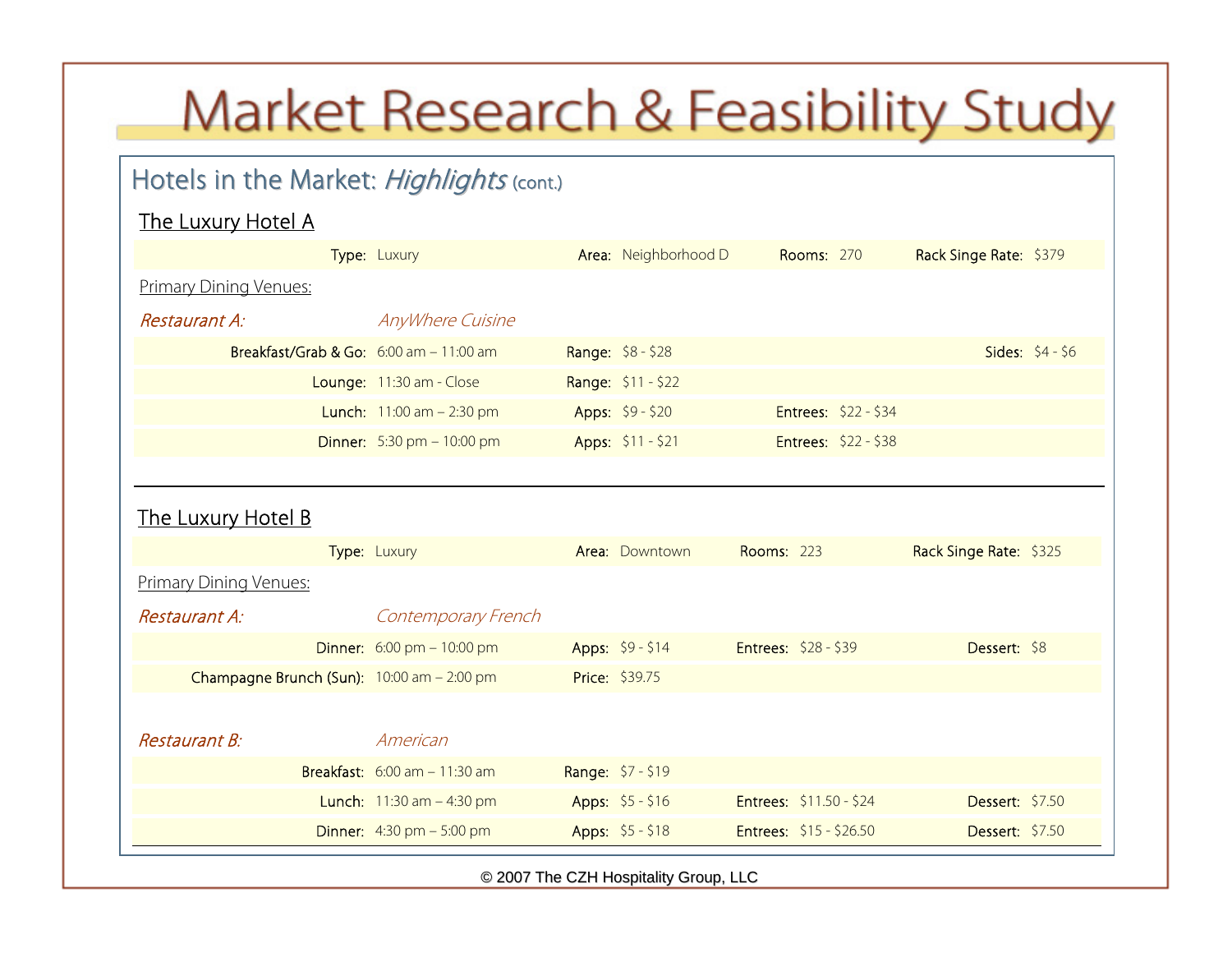### Restaurants in the Market

Neighborhood Breakdown of 120 Full Service Restaurants in Downtown AnyCity.

| Neighborhood A: 25 | Neighborhood E: 8  |  |
|--------------------|--------------------|--|
| Neighborhood B: 7* | Neighborhood F: 5  |  |
| Neighborhood C: 9  | Neighborhood G: 3  |  |
| Neighborhood D: 47 | Neighborhood H: 16 |  |
|                    |                    |  |









The following locations are highlights in the Downtown area:

© 2007 The CZH Hospitality Group, LLC

#### \*Location of The Market Hotel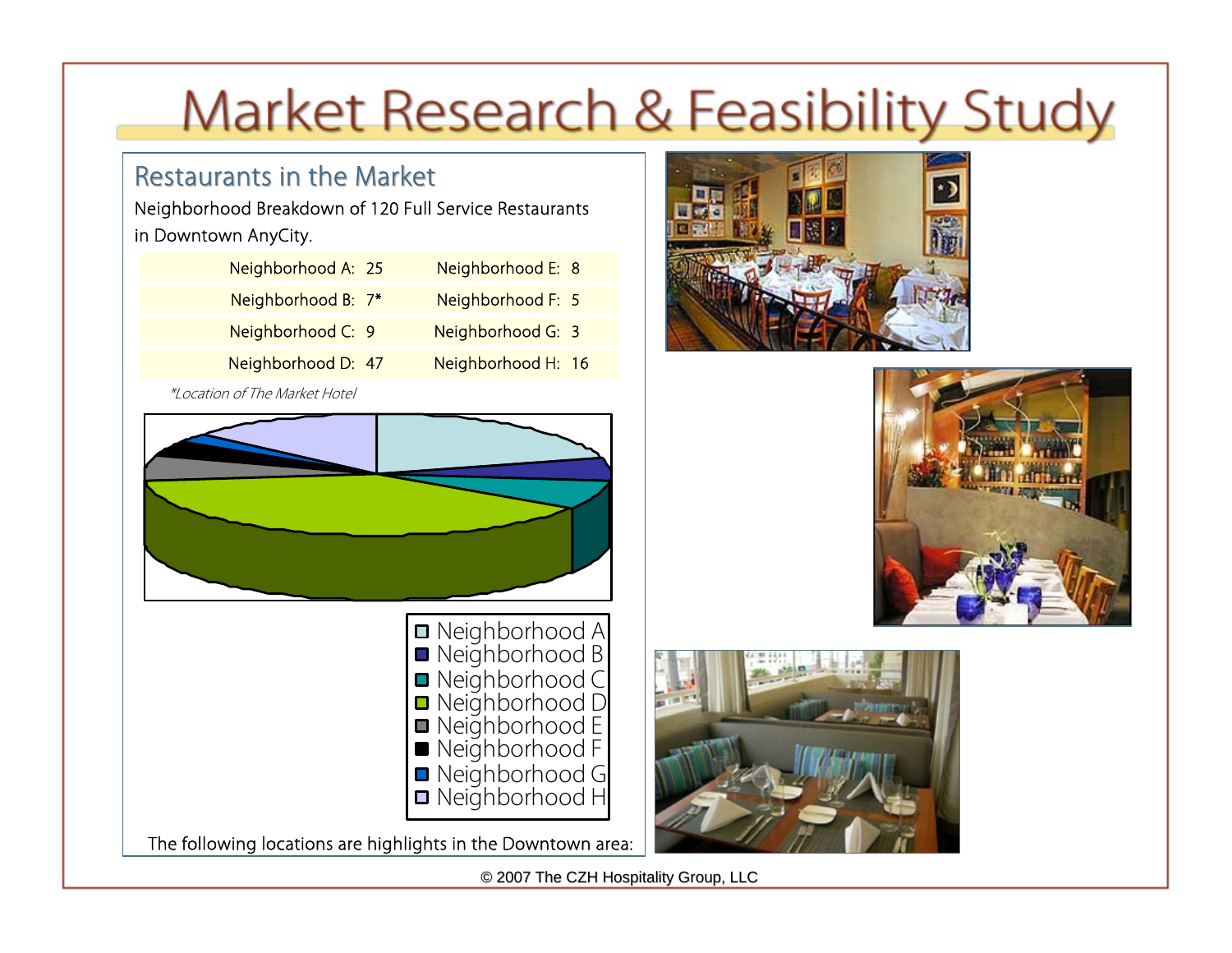







| Restaurants in the Market (cont.) |  |                                                             |             |                     |                             |                                       |  |  |
|-----------------------------------|--|-------------------------------------------------------------|-------------|---------------------|-----------------------------|---------------------------------------|--|--|
| Restaurant A:                     |  | AnyWhere                                                    | Area: A     |                     |                             |                                       |  |  |
|                                   |  | <b>Dinner:</b> $5:00 \text{ pm} - 10:00 \text{ pm}$         |             | Apps: \$6 - \$14    | <b>Entrees: \$23-\$66</b>   |                                       |  |  |
|                                   |  |                                                             |             |                     |                             |                                       |  |  |
| <i>Restaurant B:</i>              |  | AnyWhere                                                    | Area: A     |                     |                             |                                       |  |  |
|                                   |  | <b>Lunch:</b> $11:30$ am $-3:00$ pm                         |             | Apps: $$5 - $14$    | Entrees: \$14 - \$18        |                                       |  |  |
|                                   |  | <b>Dinner:</b> $5:00 \text{ pm} - 11:00 \text{ pm}$         |             | Apps: \$6 - \$20    | <b>Entrees: \$18 - \$39</b> |                                       |  |  |
|                                   |  |                                                             |             |                     |                             |                                       |  |  |
| Restaurant C:                     |  | Mexican                                                     | Area: B     |                     |                             |                                       |  |  |
|                                   |  | <b>Lunch:</b> $11:30$ am $- 2:00$ pm                        | Apps: \$5 - |                     | Entrees: \$14               |                                       |  |  |
|                                   |  | <b>Dinner:</b> $5:00 \text{ pm} - 10:00 \text{ pm}$         |             | Apps: $$5 - $13$    | <b>Entrees: \$25 - \$41</b> |                                       |  |  |
|                                   |  |                                                             |             |                     |                             |                                       |  |  |
| Restaurant D:                     |  | Steak-Seafood                                               | Area: B     |                     |                             |                                       |  |  |
|                                   |  | <b>Lunch:</b> $11:00$ am $-3:00$ pm                         |             | Apps: \$6.50 - \$16 |                             | Entrees: \$12 - \$18 Dessert: \$5-\$9 |  |  |
|                                   |  | <b>Dinner:</b> $5:30 \text{ pm} - 10:00 \text{ pm}$         |             | Apps: \$6.50 - \$16 |                             | Entrees: \$18 - \$39 Dessert: \$5-\$9 |  |  |
|                                   |  |                                                             |             |                     |                             |                                       |  |  |
| <b>Restaurant E</b>               |  | "Cuisine Moderne" Area: B                                   |             |                     |                             |                                       |  |  |
|                                   |  | <b>Dinner:</b> 5:00 pm $-$ 10:00 pm <b>Apps:</b> \$7 - \$12 |             |                     |                             | Entrees: \$10 - \$36 Dessert: \$7-\$8 |  |  |
|                                   |  |                                                             |             |                     |                             |                                       |  |  |
|                                   |  |                                                             |             |                     |                             |                                       |  |  |
|                                   |  |                                                             |             |                     |                             |                                       |  |  |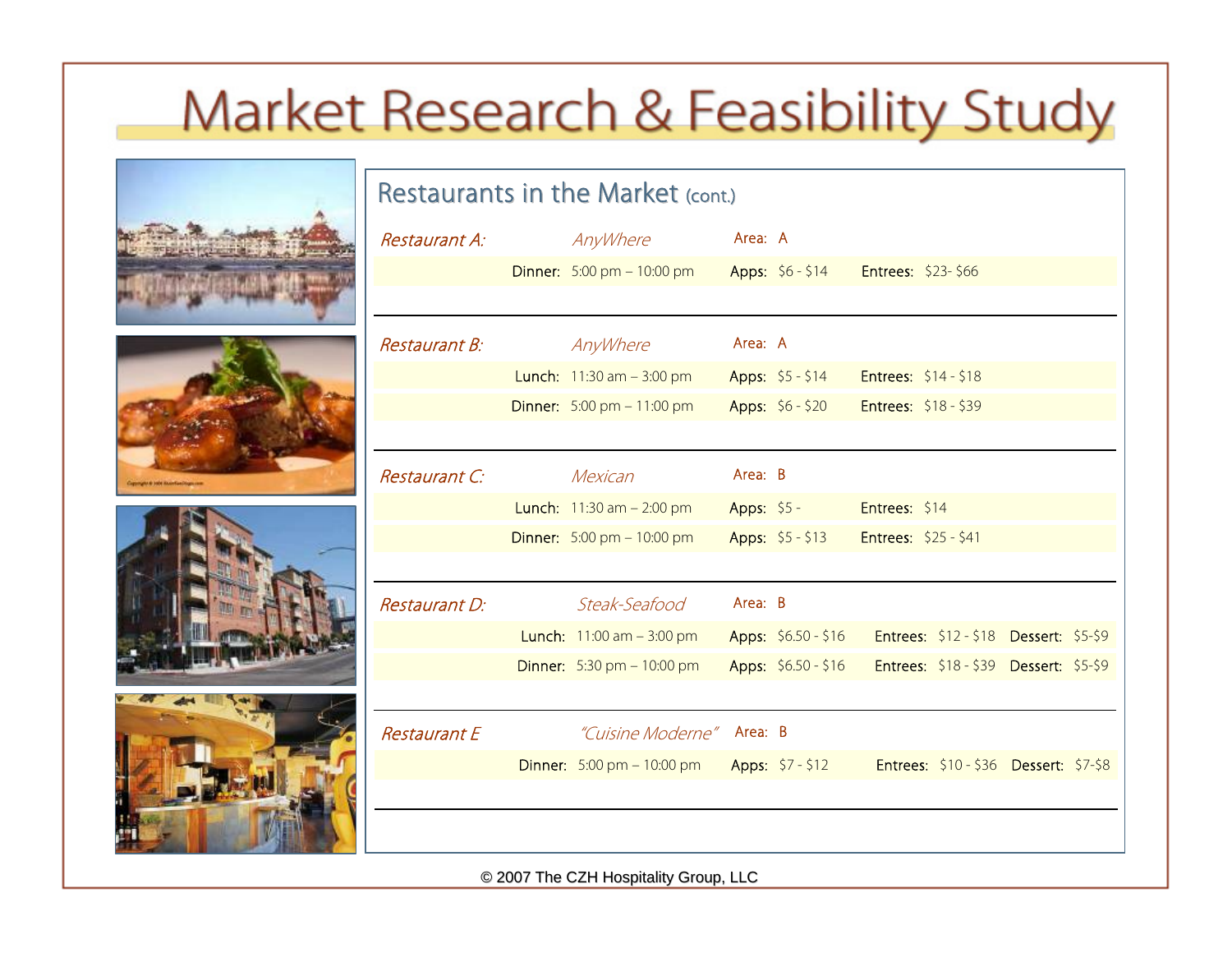







| Restaurants in the Market (cont.) |  |                                                            |         |                                         |  |                                               |            |  |
|-----------------------------------|--|------------------------------------------------------------|---------|-----------------------------------------|--|-----------------------------------------------|------------|--|
| <b>Restaurant F:</b>              |  | Seafood - Steak                                            | Area: A |                                         |  |                                               |            |  |
|                                   |  | <b>Dinner:</b> $6:00 \text{ pm} - 10:00 \text{ pm}$        |         | Apps: \$12 - \$18    Entrees: \$28-\$42 |  |                                               |            |  |
|                                   |  |                                                            |         |                                         |  |                                               |            |  |
| Restaurant G:                     |  | Steakhouse                                                 | Area: B |                                         |  |                                               |            |  |
|                                   |  | <b>Dinner:</b> $5:00 \text{ pm} - 11:00 \text{ pm}$        |         | Apps: \$8 - \$16                        |  | <b>Entrees: \$21 - \$37 Dessert: \$8-\$11</b> |            |  |
|                                   |  |                                                            |         |                                         |  |                                               |            |  |
| Restaurant H:                     |  | Steakhouse                                                 | Area: A |                                         |  |                                               |            |  |
|                                   |  | <b>Dinner:</b> $6:00 \text{ pm} - 10:00 \text{ pm}$        |         | Apps: \$9 - \$19                        |  | Entrees: \$22 - \$44 Dessert: \$8-\$10        |            |  |
|                                   |  |                                                            |         |                                         |  |                                               |            |  |
| Restaurant I:                     |  | Steakhouse                                                 | Area: A |                                         |  |                                               |            |  |
|                                   |  | <b>Lunch:</b> $11:30$ am $-3:00$ pm                        |         | Apps: $$5.50 - $15$                     |  | Entrees: $$10 - $21$                          |            |  |
|                                   |  | <b>Dinner:</b> $3:00 \text{ pm} - 11:00 \text{ pm}$        |         | Apps: \$5.50 - \$17                     |  | Entrees: \$17 - \$40                          |            |  |
|                                   |  |                                                            |         |                                         |  |                                               |            |  |
| Restaurant J:                     |  | Mexican                                                    | Area: A |                                         |  |                                               |            |  |
|                                   |  | <b>Lunch:</b> $11:00$ am $- 2:00$ pm                       |         | Apps: \$5.50 - \$15                     |  | Entrees: $$7 - $11$                           |            |  |
|                                   |  | <b>Dinner:</b> $5:00 \text{ pm} - 11:00 \text{ pm}$        |         | Apps: \$6 - \$14                        |  | <b>Entrees: \$21 - \$35</b>                   |            |  |
|                                   |  |                                                            |         |                                         |  |                                               |            |  |
| Restaurant K:                     |  | Tapas & Small Plates                                       |         | Area: A                                 |  |                                               |            |  |
|                                   |  | Dinner = Tapas Style: $6:00 \text{ pm} - 11:00 \text{ pm}$ |         | Cold: $$5 - $13$                        |  | Hot: $$9 - $17$                               | Sweet: \$7 |  |
|                                   |  |                                                            |         |                                         |  |                                               |            |  |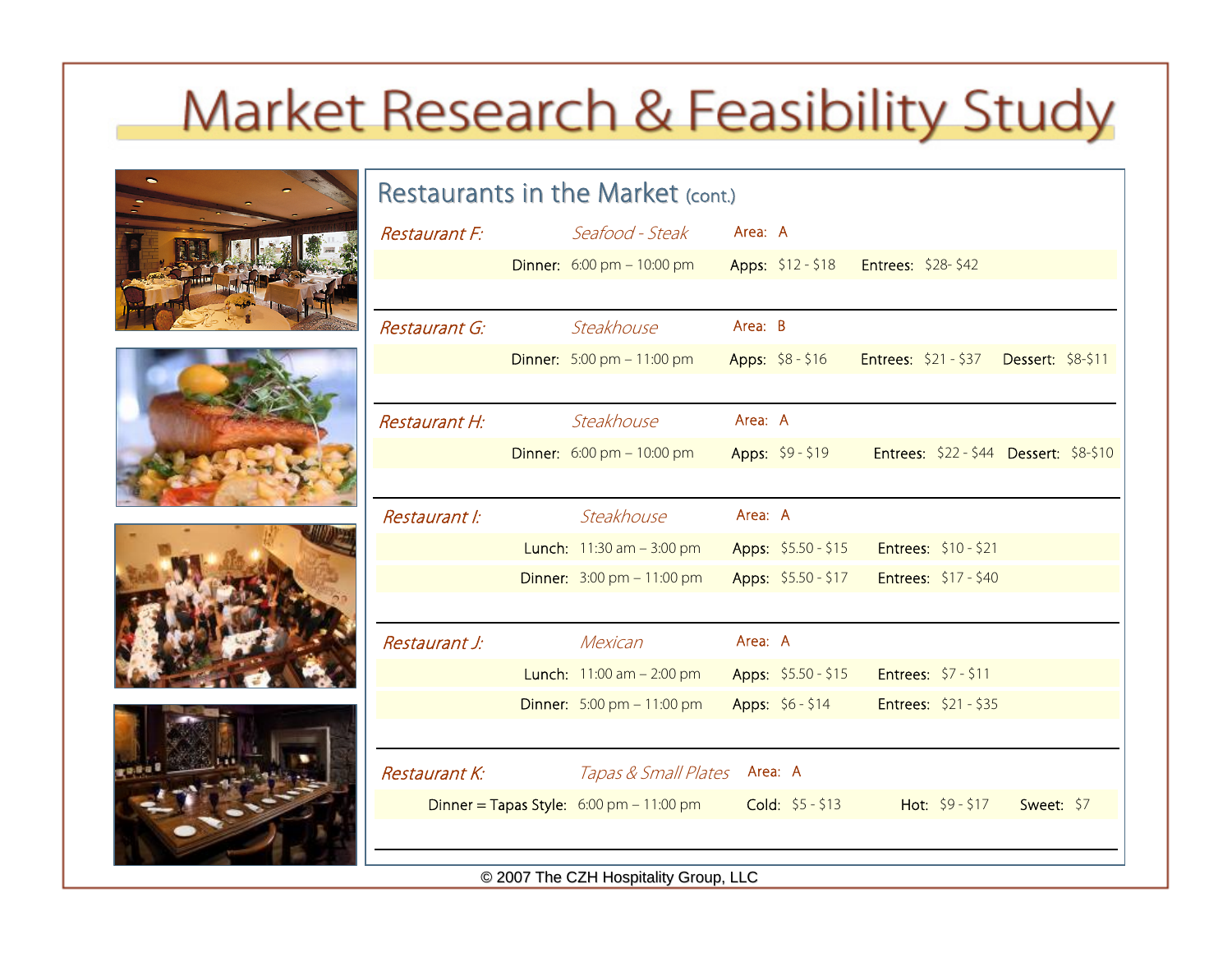









### Entertainment & Attractions

Distance listed is approximate from The Market Hotel's location.

Park A: 2.8 MilesHome to the AnyCity Zoo 15 MuseumsRestaurants

Convention Center: 1.4 Miles5 minutes from the airport

Park B: 1.4 MilesHome to the AnyCity Football Team

Park C: 0.8 MilesNext to the Convention Center54 Shops & Galleries 4 Award Winning Restaurants 13 Sidewalk Cafes

Museums & Theatres:Museum 1Museum 2Movie TheatrePerforming Arts Center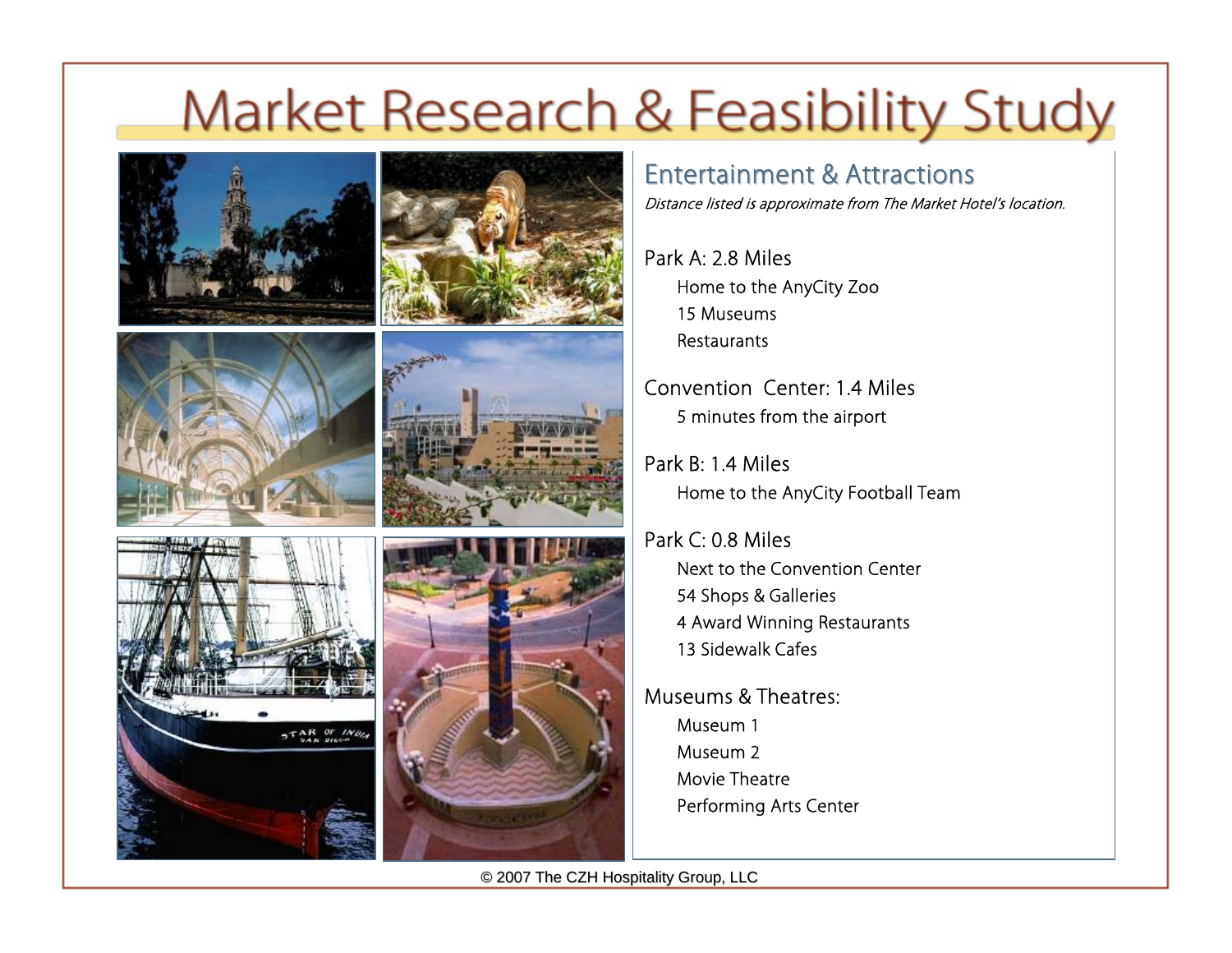### **Market Observations & Analysis**

- The Market Hotel's location is well situated to attract the local workforce and residential community to its dining venue for breakfast, lunch and dinner.
- While there are many restaurants and cafés located throughout the downtown region, the AnyCity culinary scene is still in its infancy. For instance, there is a lack of Consumer Food Press that typically influences the public's dining-out decision making process. The resulting trend is for diners to pick an area, such as Neighborhood A or the Gaslamp district, and to then pick a restaurant.
- At the same time, Culinary Events such as the AnyCity Bay Wine & Food Festival near the Convention Center create opportunities to expose the public to the local dining scene and therefore increase awareness of specific locations.
- While there are "Hot" contemporary restaurants in locations such as Neighborhood A and B, the downtown region of AnyCity lacks a notable culinary presence.
- There is an overwhelming amount of Italian restaurants, followed by Steak and Seafood houses. These restaurants are traditional and offer little creativity and therefore offer little in terms of Culinary Buzz or National Interest.
- Two noteworthy dining options are Restaurant A and B. Their menu structure, contemporary décor & service, hold strong appeal to the 25 - 39 year old clientele.
- Signs of innovation in both décor and food are starting to show with such restaurants as A, B, and C, but still fall short of the sophistication often found in other cities comparable to AnyCity's population.
- With the dramatic increase in the luxury condominium market and the centralized location of The Market Hotel, other opportunities to cater to the local resident population such as "Grab & Go" meals, Take Out, Brunch, Wine Tastings, and Private Dining should be considered.
- Lunch in Neighborhood D is relatively quiet. The majority of diners choose to sit outside in fenced sidewalk patios.
- Street A is a very active location for business lunch in sidewalk cafes. Service is very fast while price points remain under \$10 for sandwiches and salads.
- For Public Transportation the AnyCity Transit Option A is not only very popular, but is just blocks away from The Market Hotel and makes getting to the Hotel from the other neighborhoods very convenient.
- Most of the restaurants in the Neighborhood A and Neighborhood B are operated by family companies. A few national chains such as Chain 1, Chain 2, and Chain 3 are firmly established.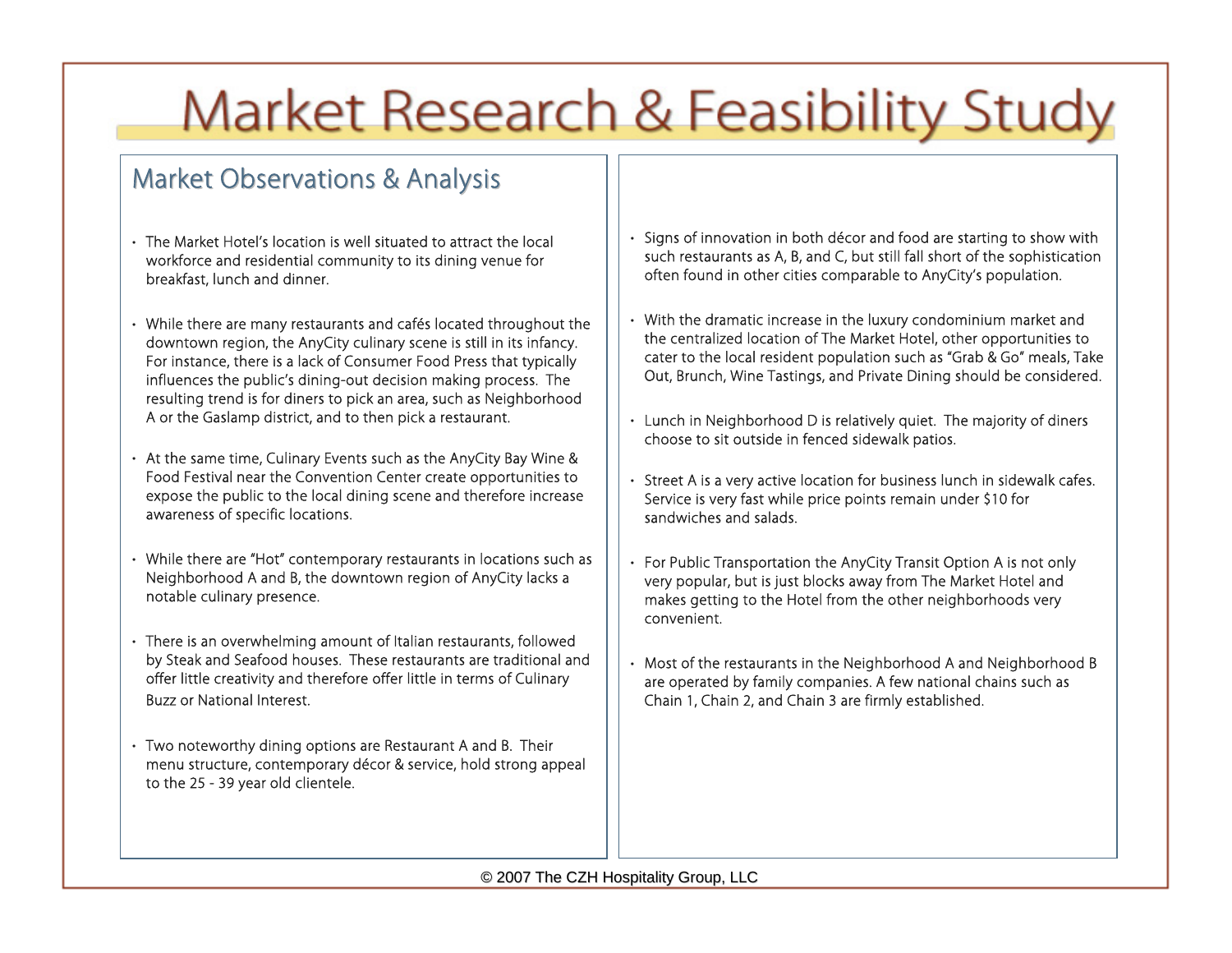### Market Observations & Analysis (cont.)

#### Upcoming Hotel Developments and Renovations include:

- The historic Hotel A reopened late October after a \$25 million dollar renovation.
- The historic Hotel B will reopen in December after a \$16 million dollar renovation.
- The Neighborhood D's Boutique Hotel C will open mid-November, 2006 with 35 luxury stanzas (guestrooms). It's upscale restaurant, lounge, and rooftop, glass bottom pool are scheduled to open in 2007.
- Also in the Neighborhood D, is Hotel D, opening in December. Features include a four level nightclub; a street-level restaurant; a rooftop terrace and swimming pool, and 10,000 square feet of meeting space.
- Opening in late 2008, the 1,190 Room Hotel E AnyCity Convention Center Hotel will offer a resort atmosphere with a health club, upscale retail shops, food outlets, and a waterfront restaurant.
- The Hotel F is slated to open in the spring of 2007, also in the Neighborhood D and will be the city's first branded condo-hotel. It will feature Restaurant F and an Ultra Lounge and Sky Bar.



Hotel A



Hotel B